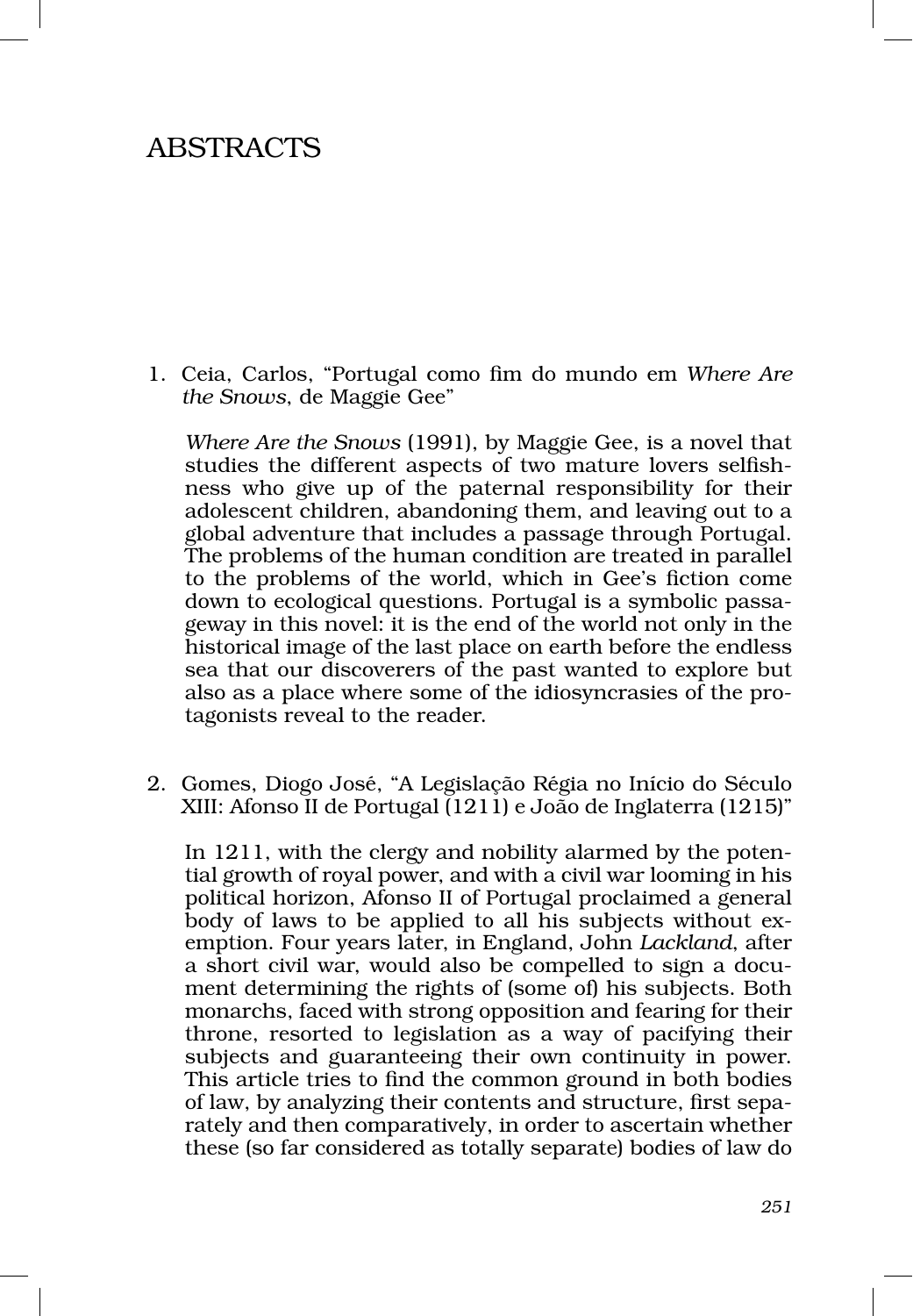or do not represent similar strategies pursued by two  $13<sup>th</sup>$ century kings in order to preserve and affirm their personal power whilst at the same time keeping their subjects contented and controlled.

3. Casimiro, Tânia Manuel, "Faiança Portuguesa na Inglaterra e na Irlanda"

More than seven hundred Portuguese faience ceramic objects were identified in England and Ireland, exported be‑ tween 1590 and 1720. These were found in domestic, industrial and commercial archaeological contexts, and reveal that these wares were appreciated by high status families such as nobles and merchants. Although represented by many forms, plates, bowls and bottles with Chinese styled decoration were the most frequent, certainly decorating the interior of many households across the country.

4. Sousa, José Baptista de, "'Lisbon declared for Doña Maria': Convidados e *habitués* portugueses da Holland House nos anos de 1802‑1838"

The Holland House Dinner Books, a set of eight manuscript volumes deposited at the British Library, contain a daily and exhaustive record of the guests of Lord and Lady Holland between 1799 and 1845. The Dinner Books are a valuable source of historical and biographic information because they facilitate the contextualization of facts and personalities – leading to interesting findings and conclusions. We hope that this article, and especially the appendix  $-$  a comprehensive inventory of all Portuguese guests at Holland House between 1802 and 1838 – will be valuable to scholars who work on the political and cultural history of the early nineteenth century, and above all to those interested in Anglo‑Portuguese political and diplomatic relations.

5. Lopes, António, "Comércio em tempos de guerra: a correspon‑ dência de Samuel Farrer – Parte 2 (setembro de 1812‑Junho de 1813)"

The article consists of the second part of the translated correspondence between Samuel Farrer, residing in Lisbon,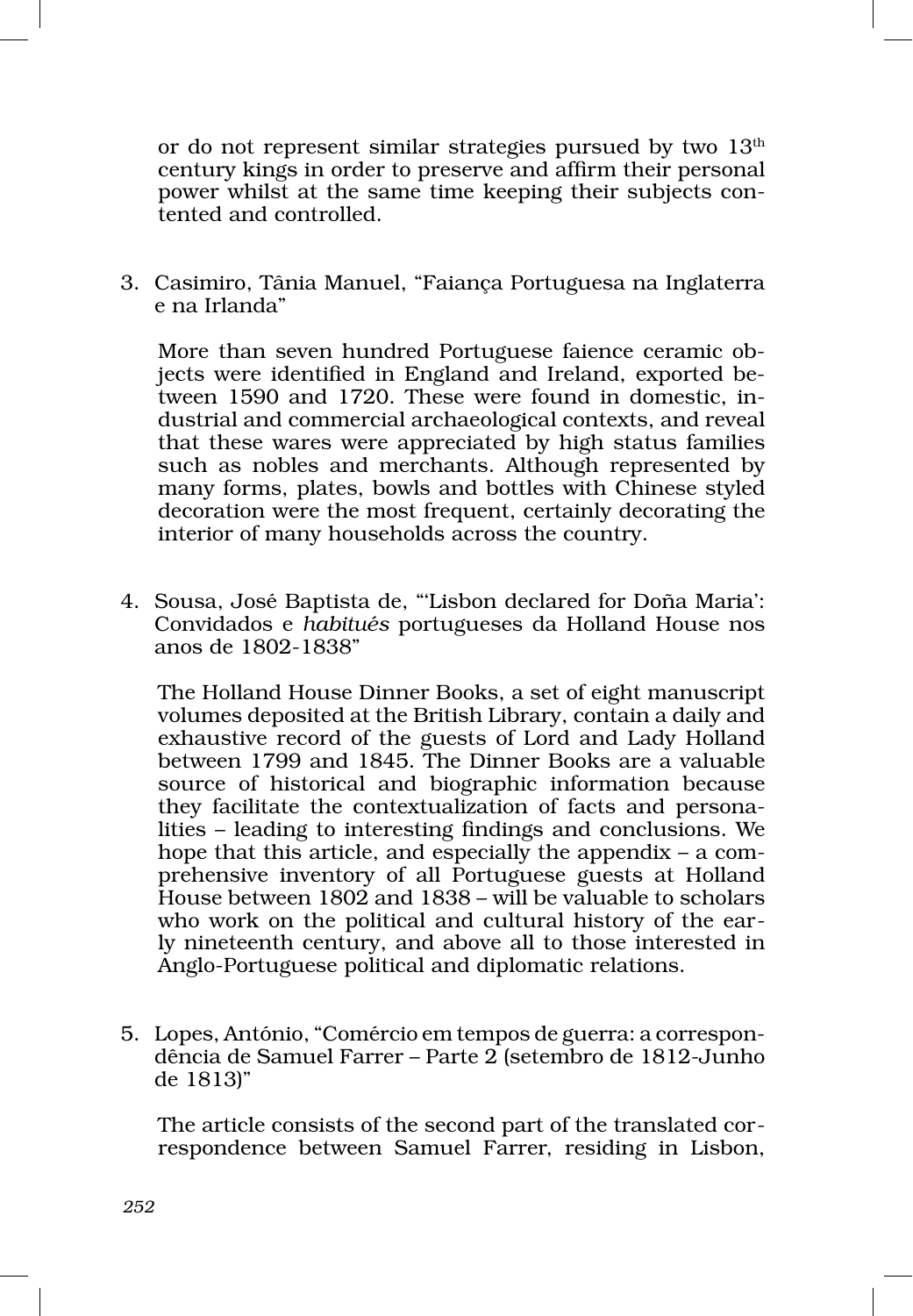and his brother Thomas, of Farnley, Leeds, from September 1812 to June 1813. In his letters, Samuel writes about the wool trade between England and Portugal, the state of the Portuguese economy, the way in which commercial transactions are carried out, the circumstances of the trans– port of merchandise, the quality of the wool cloths and their manufacturing process, fashions, business opportunities, Wellington's military victories and the preparations for his welcome reception in Lisbon, among many other topics.

6. Castanheira, Maria Zulmira, "Seeing and Admiring: The For‑ mative Journey of José Félix Henriques Nogueira to Britain in 1853"

José Félix Henriques Nogueira (1823‑1858), journalist, writer and politician with republican ideals whom historian Joel Serrão defined as one of the key personalities of mid‑nineteenth‑century Portugal, undertook in 1853 a journey, both for leisure and study purposes, to Spain, France, Belgium, Germany and Britain with a view to gathering knowledge which might prove of use to the reform plans which he dreamt of for Portugal. In 1857 he began publishing his 'Travel Memoirs' in the periodical *Archivo Pittoresco*, interrupted by the sudden death of the author. The ten chapters he succeeded in publishing regard his visit to London exclusively.

This article analyses how Henriques Nogueira narrates his experience of travelling in the United Kingdom, precisely the nation in which railways and steamers had recently made possible the industrialisation of leisure. Coming from a pe‑ ripheral, poor, underdeveloped country, his visit to London – a centre of power, progress and prestige – represented for the author the materialisation of a dream, the chance to ac‑ quaint himself with the 'magnificent aspects of a new world, the world of civilisation'. My article also focuses on the re‑ lation of the traveller with the foreign space, his reaction to the unknown, the author's gaze at the 'social', conditioned by his interests and ideology, the articulation in his discourse of hetero and self-images, the more or less explicit presence of intercultural comparison processes, in sum, how Henriques Nogueira's narrative, as a locus for the construction of memory, records an inebriating and enriching travel experience, a rending of horizons where the visited Other appears to the foreigner as a civilisational model from which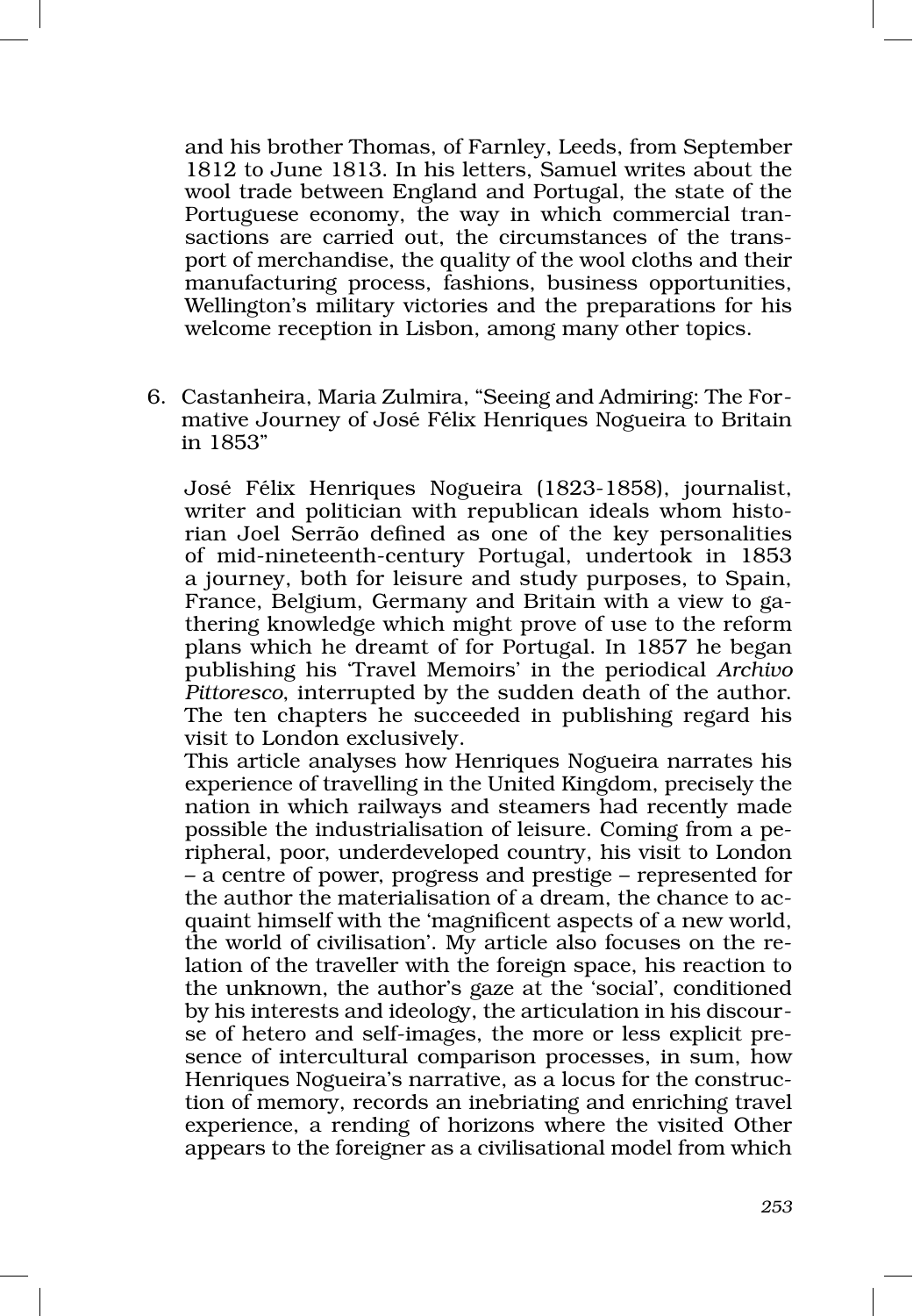he can extract useful examples for projects of political and cultural renovation in his own country.

7. Neves, Marco António Franco, "A Discreta Aliança: a Impren‑ sa Portuguesa e a Inglaterra no Tricentenário de Camões"

This article analyses how the Portuguese press looked at England and Anglo-Portuguese relations during the commemoration of the tercentenary of the death of Luís de Camões, in 1880. This commemoration was an opportunity for the press to reflect on the Portuguese History, especially on the past glory and subsequent decadence of Portugal, since Camões was, by 1880, a symbol of that lost glory. A reflection on the History of Portugal would supposedly include multiple references to Portugal's oldest ally, England. However, in fact, when analysing articles published during 1880, we find relatively few references to England, contrasting with multiple references to other European countries and their own commemorations and translations of Camões. This article tries to analyse the reasons for this scarcity of references to England.

8. Benmansour, Katarzyna, "*In Portugal* (1912): Aubrey Bell's depiction of Portuguese society under the First Republic"

The following article provides an overview of Aubrey Fitz Gerald Bell's work and achievement, with specific focus on *In Portugal*, a travelogue that dates from 1912 and relates the lusophile's journey through this country from 1911.

This text is the result of a systematic, qualitative research, based on the analysis and critical reading of primary and secondary literature. Our study comprises a detailed survey of evidence from Bell's travelogue; it also includes a com‑ pilation of analytical data that is presented into two tables (the occurrences of the word "picturesqueness" and "colour" in four publications of Aubrey Bell).

It has been endeavoured to outline Aubrey Bell's depiction of Portuguese society and reality under the First Republic. During his journey the lusophile became familiar with the countryside, the varieties of the Portuguese language, customs, as well as with the many aspects of Portuguese life. The author would invariably glorify the country's landscape, its rich flora and the simple‑ways of Portuguese rural life,